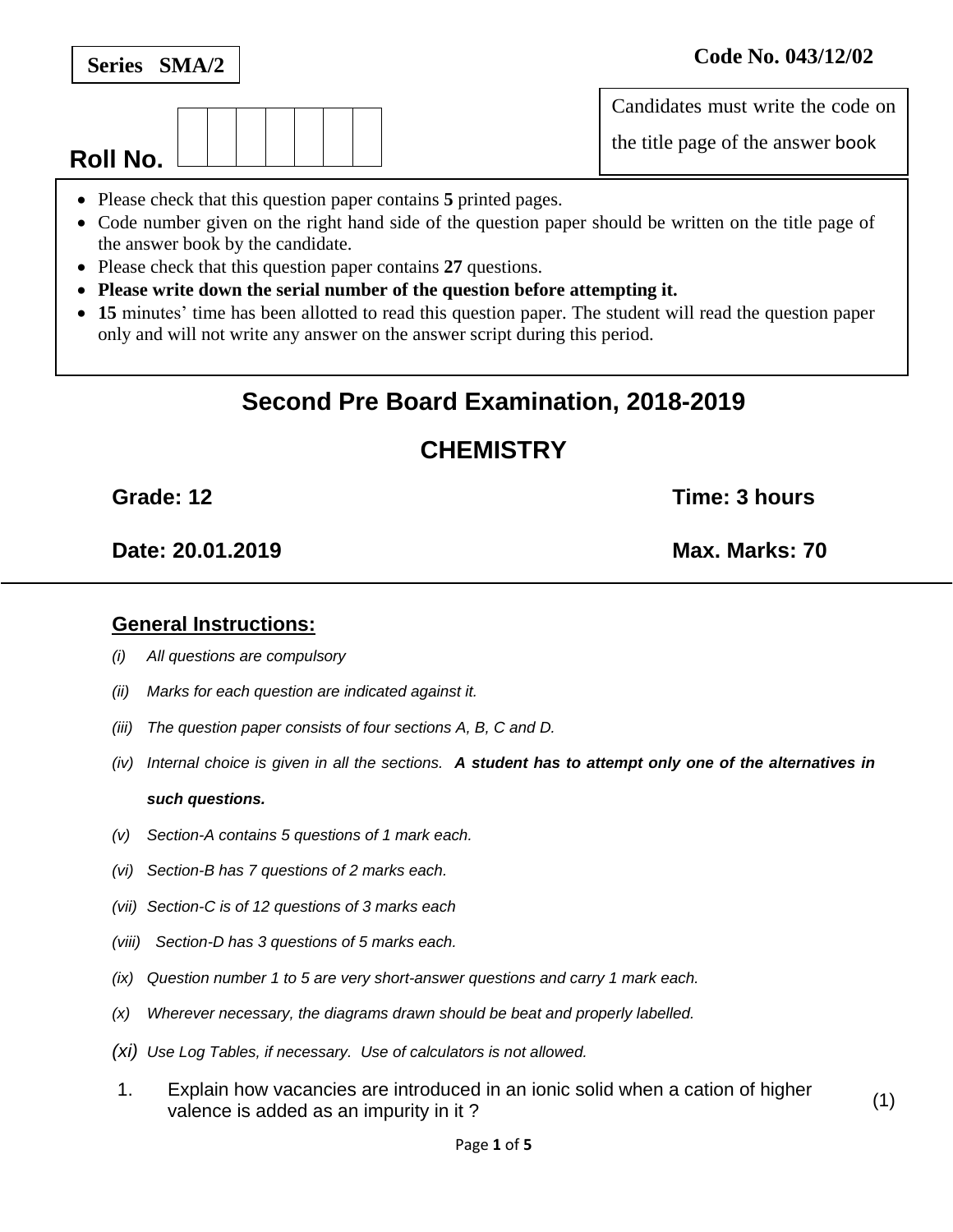(OR) Zinc oxide is white but turns yellow on heating and becomes highly conducting. Give reason.

| 2.  | Why do gases nearly tend to be less soluble in liquids as the temperature is<br>raised?                                                                                                              | (1) |
|-----|------------------------------------------------------------------------------------------------------------------------------------------------------------------------------------------------------|-----|
| 3.  | Predict the number of unpaired electrons in the square planar $[Pt(CN)4]^{2}$ ion.<br>(OR)                                                                                                           |     |
| 4.  | On the basis of crystal field theory, write the electronic configuration of $d5$ in terms<br>of t <sub>2</sub> g and eg in an octahedral field when $\Delta_0 < p$ .                                 | (1) |
|     | Draw all the isomers of $[CoCl2(en)2]$ <sup>+</sup> .                                                                                                                                                | (1) |
| 5.  | Discuss the main purpose of vulcanization of rubber.                                                                                                                                                 | (1) |
| 6.  | Convert:<br>a. Propanone to Propene.<br>b. Ethyl benzene to Benzoic acid.                                                                                                                            | (2) |
| 7.  | Show that elevation in boiling point is a colligative property.<br>(OR)                                                                                                                              |     |
|     | What is the concentration of solution of sucrose (molar mass=342) which is<br>isotonic with a solution containing 6g of urea per litre?                                                              | (2) |
| 8.  | Write the mechanism of the reaction of HI with methoxymethane.<br>(OR)                                                                                                                               |     |
|     | How will you bring about the following conversions?<br>Propene to propan-2-ol.<br>i.<br>Methyl magnesium bromide to 2-Methylpropan-2-ol.<br>ii.                                                      | (2) |
| 9.  | What are the monomeric repeating units of Nylon-6 and Nylon-6,6 ?                                                                                                                                    | (2) |
| 10. | How would you prepare :<br>i. HF from CaF <sub>2</sub> .<br>ii. $Cl2$ gas in laboratory.                                                                                                             | (2) |
| 11. | Show that in case of a first order reaction, the time taken for completion of 99.9%<br>reaction is ten times the time required for $t_{1/2}$ of the reaction.                                        | (2) |
| 12. | i. Two metals A and B have reduction potential values -0.76V and +0.34V<br>respectively. Which of these will liberate $H_2$ from dil $H_2SO_4$ .<br>ii. What is the role of $ZnCl2$ in a dry cell?   | (2) |
| 13. | An element with molar mass $2.7x10^{-2}$ Kgmol <sup>-1</sup> forms a cubic unit cell with edge<br>length 405pm. If the density is $2.7x103$ Kgm <sup>-3</sup> . What is the nature of the cubic unit | (3) |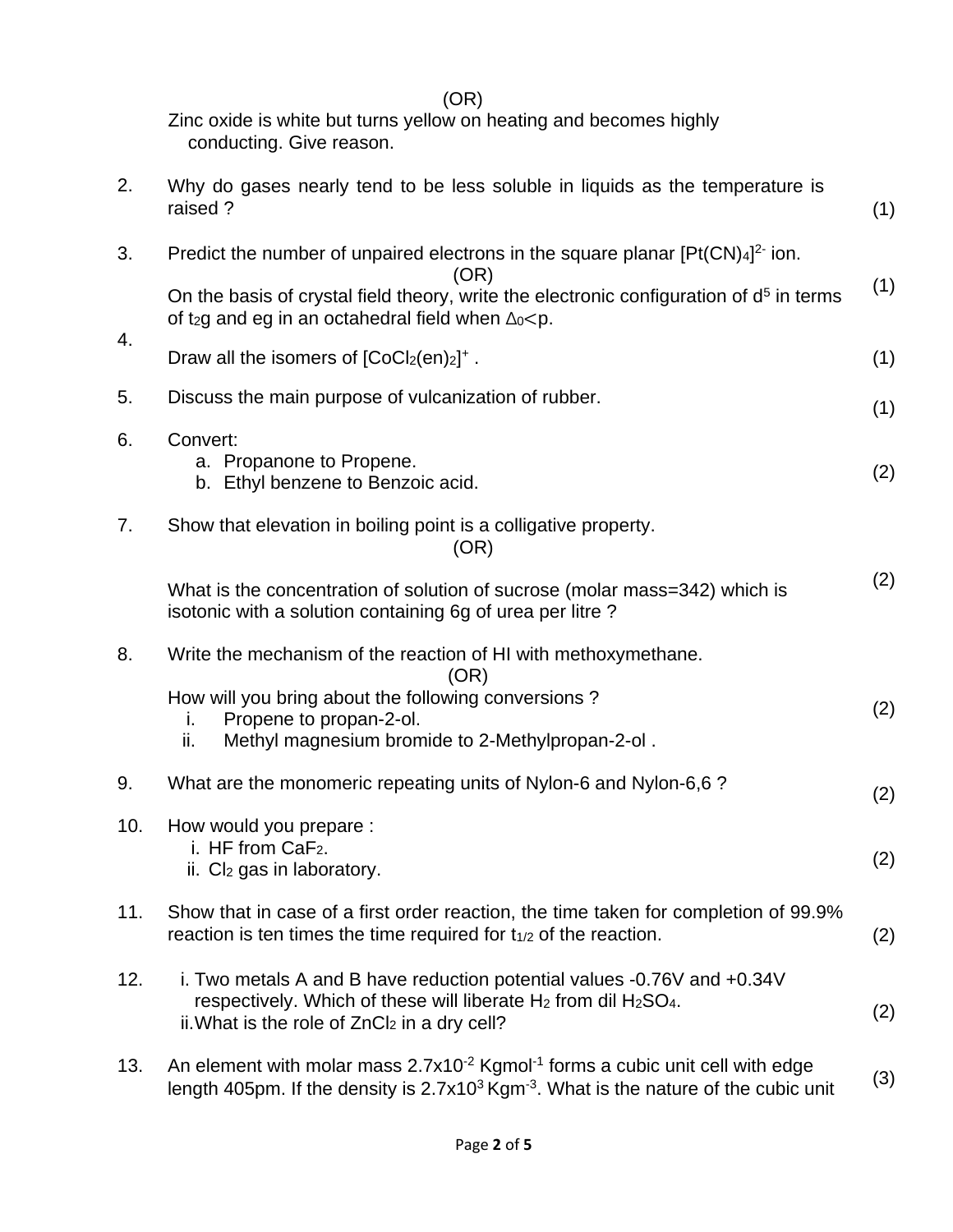cell ?

| 14. | i. Can we separate the components of azeotropic mixture by distillation?<br>ii. Equimolar solutions of sodium chloride and glucose are not isotonic. Why?<br>iii. Which colligative property is preferred for the molar mass determination of<br>macromolecules ? Explain.                                                                                                  | (3) |
|-----|-----------------------------------------------------------------------------------------------------------------------------------------------------------------------------------------------------------------------------------------------------------------------------------------------------------------------------------------------------------------------------|-----|
| 15. | i. Which of the following is most effective electrolyte in the coagulation of<br>Agl/Ag <sup>+</sup> sol?                                                                                                                                                                                                                                                                   |     |
|     | $K_2$ SO <sub>4</sub> , MgCl <sub>2</sub> , $K_4$ [Fe(CN) <sub>6</sub> ].                                                                                                                                                                                                                                                                                                   |     |
|     | ii. Why is ferric chloride preferred over potassium chloride in case of a cut<br>leading to bleeding?<br>iii. What do you mean by activity and selectivity of catalysts?                                                                                                                                                                                                    | (3) |
| 16. | Explain the following with example:                                                                                                                                                                                                                                                                                                                                         |     |
|     | i.<br>Gabriel phthalimide reaction.<br>ii.<br>Hoffman bromamide reaction<br>iii.<br>Cannizzaro's reaction                                                                                                                                                                                                                                                                   | (3) |
| 17. | i. Why is glycerol added to shaving soaps?<br>ii. How are transparent soaps manufactured?<br>iii. What are food preservatives ? Name two such substances.                                                                                                                                                                                                                   | (3) |
| 18. | Primary alkyl halide C <sub>4</sub> H <sub>9</sub> Br (A) reacted with alcoholic KOH to give<br>compound (B) .Compound (B) reacted with HBr to give (C) which is an<br>isomer of (A). When (A) is reacted with sodium metal it gives compound(D)<br>$C_8H_{18}$ which is different from the compound formed from n-butyl bromide.<br>Write the equations for all reactions. | (3) |
| 19. | Give simple chemical test to distinguish between the following pairs of<br>compounds:<br>i. Propanal and Propanone<br>ii. Benzaldehyde and Acetophenone                                                                                                                                                                                                                     | (3) |
| 20. | iii. Ethanal and Propanal<br>i. What is the effect of denaturation on the structure of proteins?<br>ii. Write the name of two monosaccharides obtained on hydrolysis of lactose<br>sugar.                                                                                                                                                                                   |     |
|     | iii. Why vitamin C cannot be stored in our body?                                                                                                                                                                                                                                                                                                                            |     |
|     | (OR)                                                                                                                                                                                                                                                                                                                                                                        | (3) |
|     | Give reason for the following:                                                                                                                                                                                                                                                                                                                                              |     |
|     |                                                                                                                                                                                                                                                                                                                                                                             |     |

- i. Amino acids are amphoteric in nature.
- ii. Two strands in DNA are not identical but are complimentary.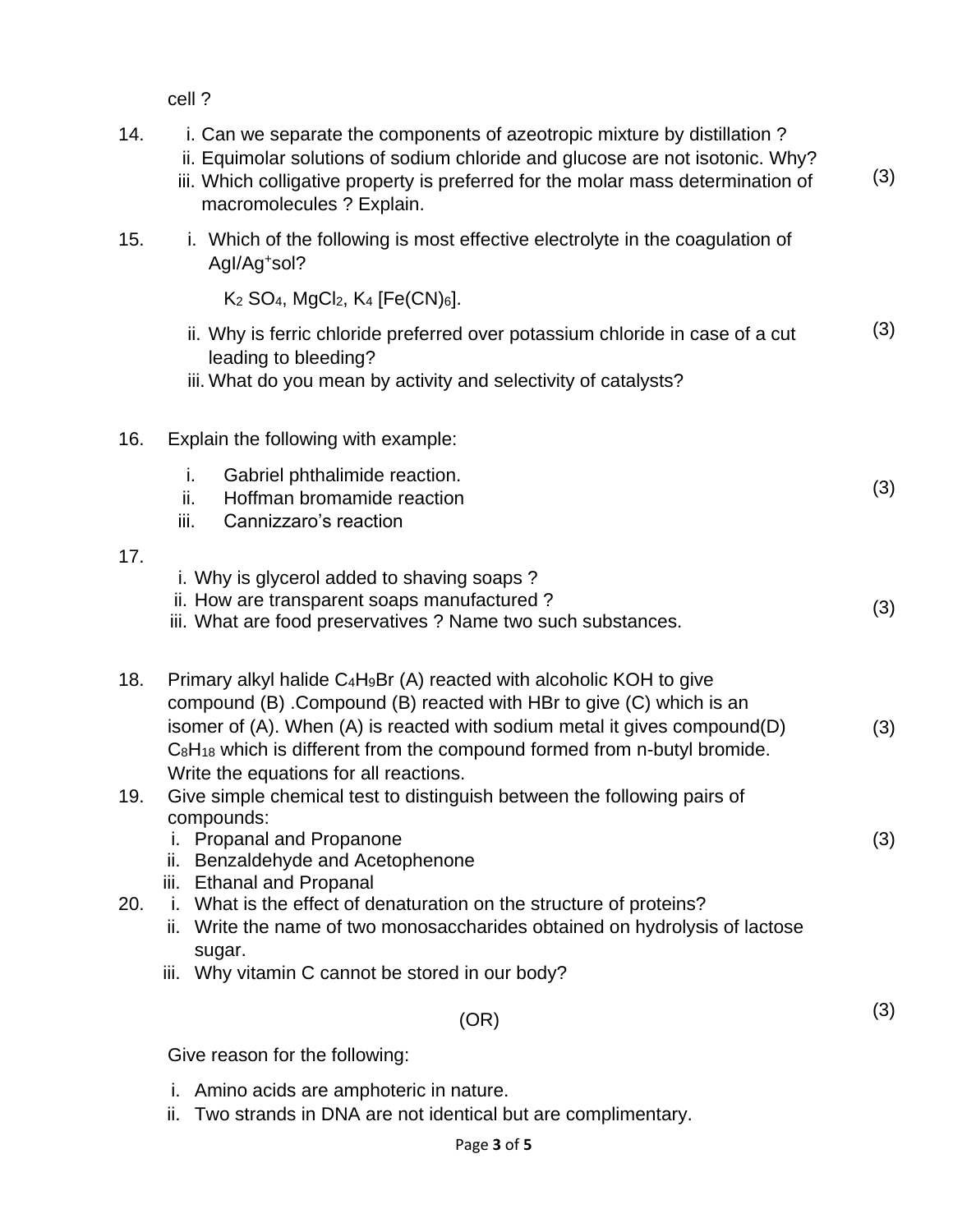21. The time required for 10% completion of a first order reaction at 298K is equal to that required for its 25% completion at 308K. If the value of A is  $4x10^{10} S^{-1}$ , Calculate K at 318K and Ea.

### (OR)

- i. The rate constant for a first order reaction is  $60 S<sup>-1</sup>$ . How much time will it take to reduce the initial concentration of the reactant to 1/16 th of its initial value.
- ii. In some cases , it is found that a large number of colliding molecules have energy more than threshold value, yet the reaction is slow. Why?
- 22. i. How can you separate  $Al_2O_3$  from silica in a bauxite ore associated silica ? Give the reactions involved.
	- ii. Is it true that under certain conditions , Mg can reduce  $Al_2O_3$  and AI can reduce MgO ? What are those conditions?

#### (OR)

- i. Copper can be extracted by hydrometallurgy but not zinc.Explain.
- ii. The choice of reducing agent in a particular case depends on thermodynamic factor. How far do you agree with this statement ? Support your opinion with two examples.
- 23. Expain the following:

.

- i. The lower oxidation state of Mn is basic while the higher oxidation state is acidic.
- ii. In titration of FeSO<sub>4</sub> with KMnO<sub>4</sub> in acidic medium why is dil H<sub>2</sub>SO<sub>4</sub> used instead of dil HCl ? (3)
- $iii. Ce<sup>4+</sup>$  is used as oxidizing agent in volumetric analysis.
- 24. i. Discuss the nature of bonding in metal carbonyls.
	- ii. How is the stability of coordination compounds determined in aqueous solution? Select a complex formation reaction and write an expression for the stability constant of the complex. Give factors affecting stability of complexes. (3)
- 25. An organic compound (A) with molecular formula  $C_8H_8O$  gives positive DNP and iodoform tests. It does not reduce Tollens or Fehling's reagent and does not decolourise bromine water also. On oxidation with chromic acid ( $H_2CrO_4$ ), it gives a carboxylic acid (B) with molecular formula  $C_7H_6O_2$ . Deduce the structures of A to B .Write the reactions involved.

### **OR**

- i. An organic compound (A) with molecular formula  $C_5H_8O_2$  is reduced to n-Pentane on treatment with Zn-Hg/HCl. (A) forms a dioxime with hydroxylamine and gives a positive Iodoform test and Tollen's reagent test. Identify the compound A and write the reactions involved.
- ii. Write short notes on Coupling reaction.
- iii. Convert Aniline to p-Bromoaniline.
- 26. i. Resistance of a conductivity cell filled with 0.1M KCl solution is 100 ohm.If the resistance of a conductivity cell lined with 0.1M KCl solution is 100 cmm. (5)<br>the resistance of the same cell when filled with 0.02M KCl solution is 520

(3)

(3)

(5)